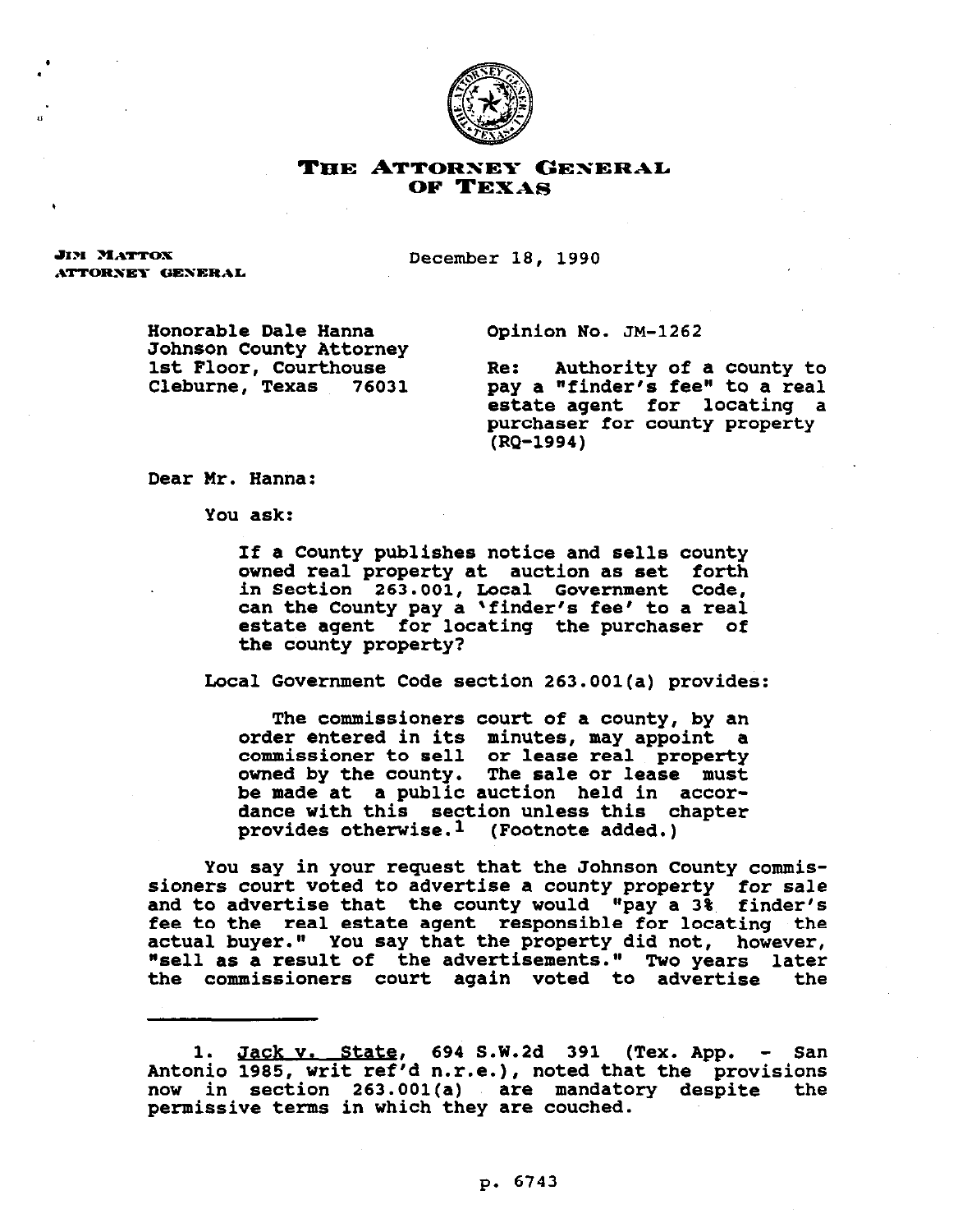property for sale by auction though no advertisement was then made regarding the finder's fee. Before that auction a real estate agent, aware of the previous advertisement regarding the finder's fee, located a prospective buyer and showed him the property. That person then bought the property at the auction, at which he was the only bidder. The commissioners court has asked you to request an attorney general opinion on the legality of the county's paying a finder's fee.

 $\tilde{\mathcal{G}}$ 

 $\mathcal{L}$ 

 $\lambda$ 

We caution that whether the finder's fee may be paid in this instance depends on the resolution of various fact questions. We are unable to make findings of fact in the opinion process. We will however respond to what we perceive to be the specific legal issue raised in **your** guestion: whether the *county may,* if all other legal reguirements are met, pay a finder's fee to a real estate agent who locates a person to buy county property at an auction held pursuant to section 263.001 of the Local Government Code.

The court in Edwards v. Lubbock County, 33 S.W.2d 482 (Tex. Civ. App. - Amarillo 1930, no writ), addressed a situation where the county commissioners had not wished to go through the auction procedures for sale of some county land under article 1577, V.T.C.S., now Local Government Code section 263.001, without a guaranteed minimum bid. The plaintiff had purportedly agreed with the county judge, and with the knowledge of the commissioners court, that he would be paid a sum of money by the county if he could locate such<br>a bidder. The plaintiff then located such a bidder who The plaintiff then located such a bidder who contracted with the county judge to bid the agreed amount at the auction, deposited such sum with the county treasurer, and in fact bid that *amount at* the auction. The land was sold at the auction, but to another, higher bidder.

The trial court concluded that the commissioners court had no authority to enter into the alleged contract with the plaintiff, which contract, being "ultra vires from its inception," was not therefore valid. The trial court ruled that the plaintiff should take nothing. Edwards, at 483.

On appeal, the Edwards court held on the facts presented that **no** express contract had been made **for** payment of the plaintiff for his services and that the plaintiff was not therefore entitled to recover on the express contract alleged, Id. at 484. Edwards did not hold, however, as the trial court had, that the commissioners court was without authority to enter into such a contract. Moreover, Edwards reversed the trial court's ruling that the plaintiff take nothing, and held that he was entitled to recover on a quantum meruit theory, Id. at 484.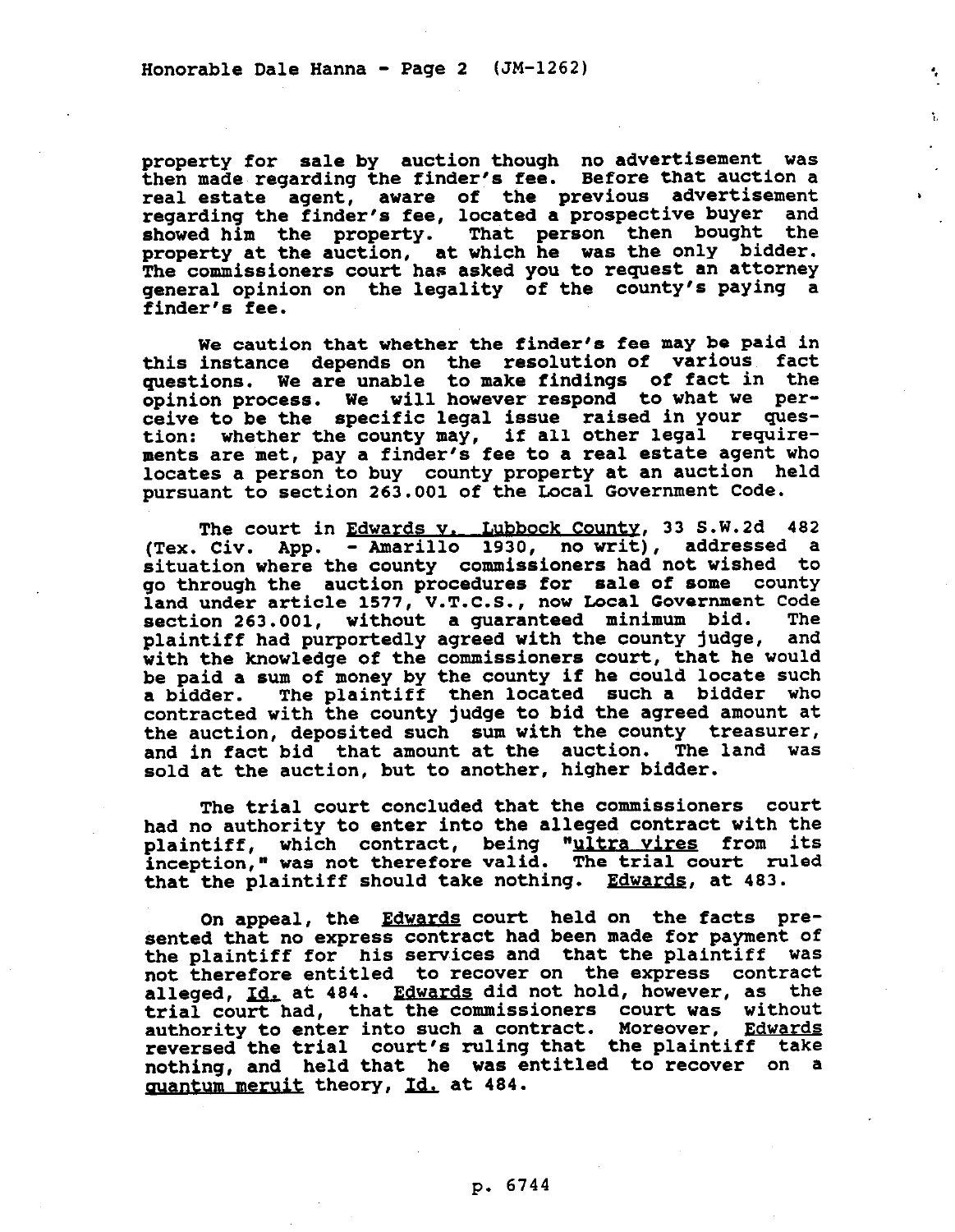Honorable Dale Hanna - Page 3 (JM-1262)

 $\mathbf{I}$ 

.

We read Edwards as standing **for** the proposition that a "county may employ a broker for the sale of its land provid-<br>ed the requirements of a public auction are met." See 35 ed the requirements of a public auction are met." See D. Brooks, County and Special District Law 5 9.24 (Texas Practice 1989).

We think it implicit in the Edwards court's treatment of the case that the commissioners court, or its duly authorized agent,<sup>2</sup> would have had authority to contract to pay the finder's fee in question had all legal requirements been **met.** In its brief opinion, the court quoted article 1577, V.T.C.S. -- codified in 1987 as Local Government Code 263.001, the **provision** you ask about -- and noted, at 404:

> The object of the statute in providing the sale at public auction is to secure to the county a fair price for the property. This county a fair price for the property. court is not called upon to pass upon the wisdom or expediency of any contract of employment with the commissioners' court, as the making of such contract is within the exclusive discretion of such court.

Unless the commissioners court had been authorized ab initio to make such a contract no recovery in quantum meruit would have been allowed.

> (A) county cannot be held liable **in** an action upon an implied contract or quantum meruit, unless the commissioners' court was authorized to make the contract sought to be implied, or on which the <u>quantum meruit</u> is based.

Baldwin v. Travis County, 88 S.W. 480, 484 (Tex. Civ. App. -1905, writ ref'd); see also 52 Tex. Jur. 3d Municipalities § 380, citing Edwards as well as Baldwin for this rule; and discussion at 84 A.L.R. 946.3

2. See Local Gov't Code § 262.001 (the predecessor statute, article 1580, V.T.C.S., was quoted in <u>Edwards</u> at 484). Section 262.001 provides, and before it, article 1580 provided, for a commissioners court's appointing an agent wto make a contract on behalf of the county . . . for any . . . purpose authorized by law."

3. <u>Edwards</u> cited <u>Sluder v. City-of San Antonio</u>, 2 S.W.Zd 841 (Comm. App. 1928) as authority for its ruling that the plaintiff should recover on a <u>quantum-meruit</u> (Footnote Continued)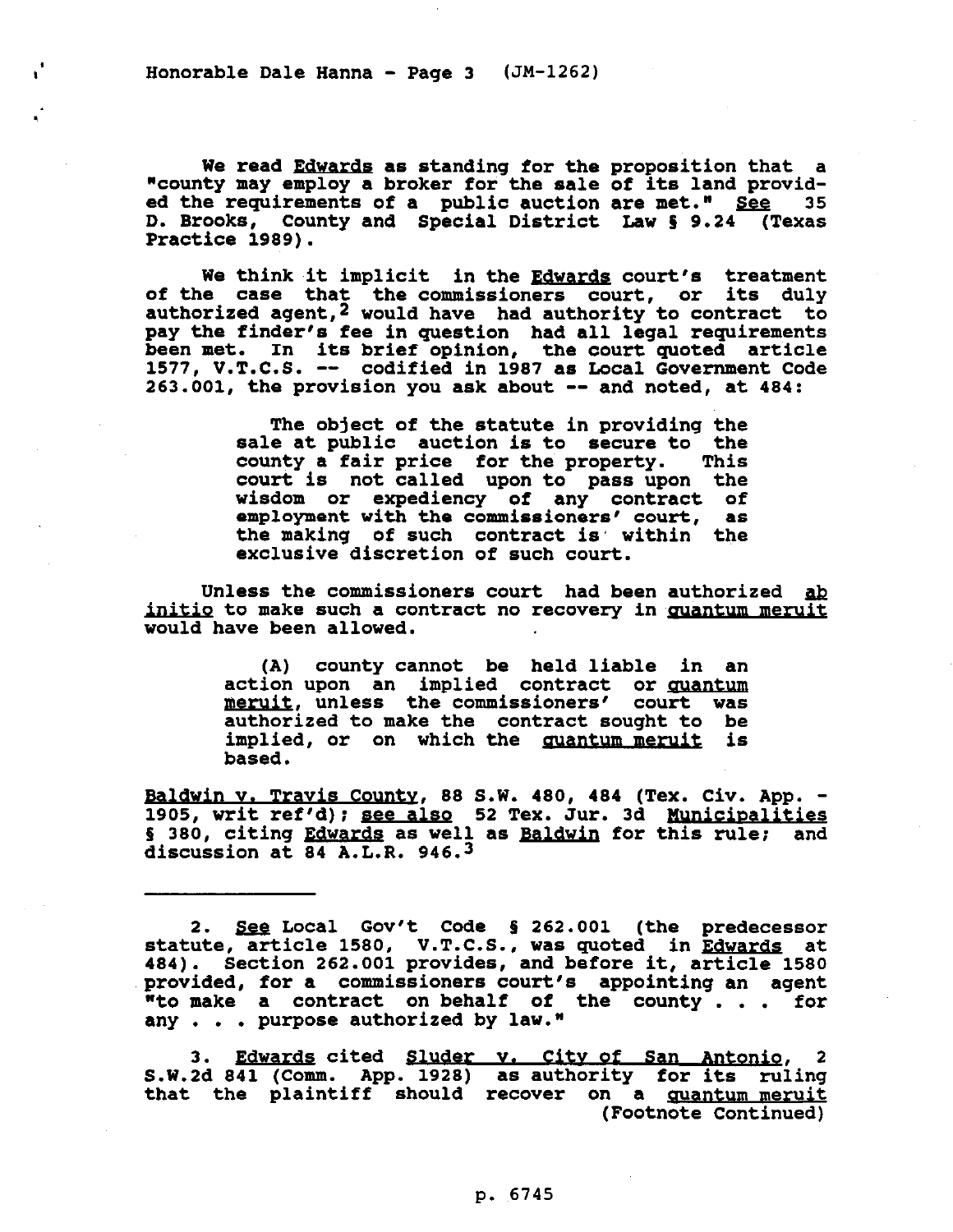## Honorable Dale Hanna - Page  $4$  (JM-1262)

.

You suggest in the brief accompanying your request that<br>ght be arqued that an amendment to article 1577 in it might be argued that an amendment to article 1577 1953, subsequent to the Edwards court's consideration of those provisions, by specifically providing for the method of giving notice of sale at auction **of** county real estate, implicitly precludes the county from additionally paying a finder's fee to a real estate agent for finding a purchaser. See Acts 1953, 53rd Leg., ch. 133, at 447.4

The 1953 amendment's addition of details to the auction requirement of the provision does not alter the import **of**  the Edwards case: despite the auction requirement, the county is not precluded from paying a finder's fee to someone for finding a person to buy the property at the auction, if all other legal requirements are met. Where a auction, if all other legal requirements are met. Where a power, here the power to sell property at auction, is conferred on the commissioners court, the commissioners court has broad discretion, within constitutional and statutory parameters, in its exercise of the power so conferred. See Canales v. Laughlin, 214 S.W.2d 451 (Tex. 1948).

We conclude, therefore, that a commissioners court may, if all other legal requirements are met, pay a finder's fee to a real estate agent who finds a buyer for county real property sold at auction.pursuant to section 263.001, Local Government Code. We caution again that we do not here either approve or disapprove payment of the particular finder's fee, the issue of the payment **of** which you say prompted your request. The question of whether the county

## (Footnote Continued)

theory. Edwards' brief quote from the Sluder opinion included the portion thereof stating that it would be unjust to permit the city there "to interpose the defense that it should not be required to pay for [benefits received] because the contract was not made in the particular form required by the city charter." (Emphasis ours.) The defect in the contract in <u>Sluder</u> was that it had been executed by the mayor alone and not provided for by ordinance of the city council as the city charter required. <u>See Sluder</u> at 841. By implication, the finder's fee contract in Edwards .as well, was one which it would have been within the<br>subbouter of the country to make had applicable local authority **of** the county to make had applicable legal requirements been met.

**4. Article 1577** was codified, without substantive change, **in** 1987 as Local Government Code section 263.001. The section includes, as subsection (b), the provisions added by the 1953 amendement. Acts 1987, 70th Leg., ch. 149, at 1035.